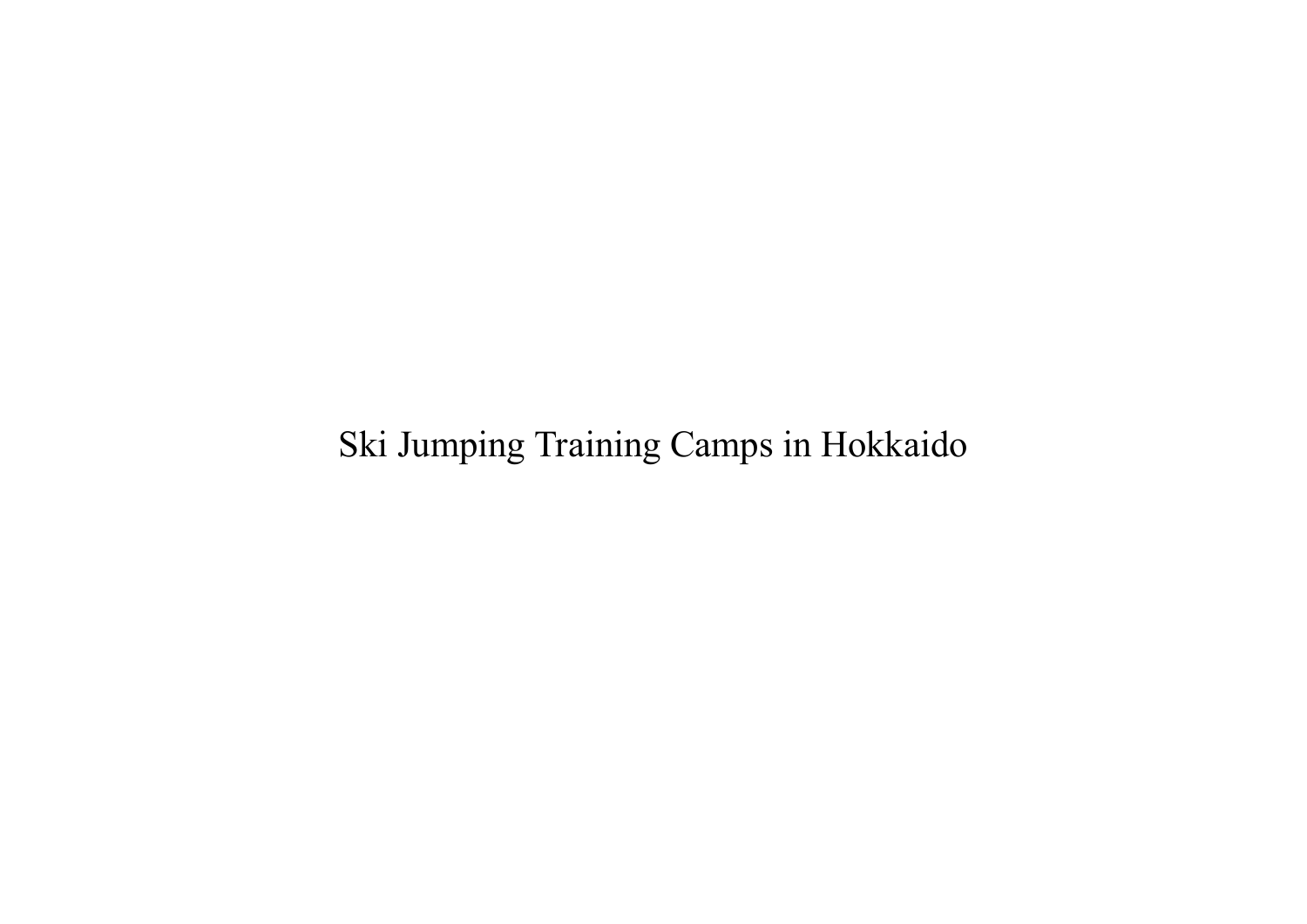### **Ski Jumping Training Camps in Hokkaido**

|                | City    | Jump Stadium    | Night<br>Training         | Change<br>rooms  | Shower<br>room            | Restrooms<br>(Western)<br>style) | Exclusive<br>Use | Gymnasium        | Swimming<br>pool          | Notes |
|----------------|---------|-----------------|---------------------------|------------------|---------------------------|----------------------------------|------------------|------------------|---------------------------|-------|
|                | Sapporo | Okurayama       | ✓                         | ✓                | ✓                         | ✓                                | ✓                | ×                | $\boldsymbol{\mathsf{x}}$ |       |
|                |         | Miyanomori      | $\checkmark$              | $\boldsymbol{x}$ | $\boldsymbol{\mathsf{x}}$ | ✓                                | ✓                | $\boldsymbol{x}$ | $\boldsymbol{\mathsf{x}}$ |       |
| $\overline{2}$ | Nayoro  | Nayoro-Piashiri | $\boldsymbol{\mathsf{x}}$ | ✓                | $\boldsymbol{\mathsf{x}}$ | $\checkmark$                     | $\ast$           | $\boldsymbol{x}$ | ×                         |       |

\*Negotiable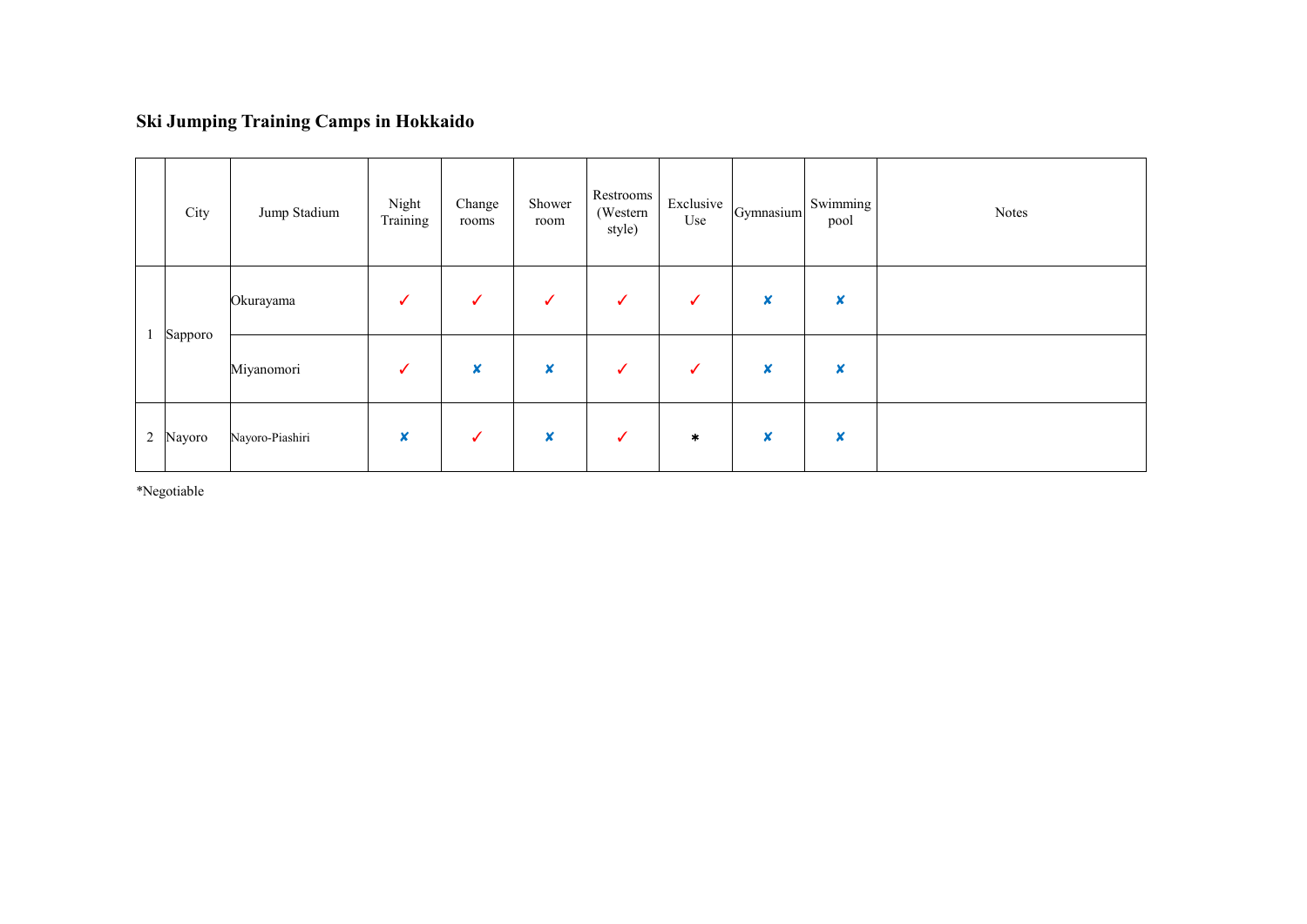| <b>Okurayama</b><br>Average January Temperature $: -4.5^{\circ}\text{C}$<br><b>Jump Stadium</b><br>Average January Precipitation : 71.5mm<br>(Completed in 1999) | $\mathbb{Z}$<br>Sapporo |
|------------------------------------------------------------------------------------------------------------------------------------------------------------------|-------------------------|
|------------------------------------------------------------------------------------------------------------------------------------------------------------------|-------------------------|



# **Facility**

FIS official stadium  $k=120m$ , HS=134m Night Training:  $\checkmark$ , Lift:  $\checkmark$  1, Change rooms:  $\checkmark$ , Shower room:  $\checkmark$ , Restrooms (Western style):  $\checkmark$ Exclusive Use:  $\checkmark$ Rental: Facility rental ¥28,100/day Gymnasium:  $\star$ , Swimming pool:  $\star$ 

## **Hotels**

There are a number of hotels in Sapporo city. If requested, transport, meals, and language support can be arranged (negotiable).

**Previous Use by High Level Athletes** N/A

# ○**Sapporo** ✈New Chitose Airport

#### **Contact**

Sports Department, Tourism and Culture Bureau, Sapporo City Office TEL:+81-11-211-3044 E-mail: sports@city.sapporo.jp

**Access (from the nearest airport)** Bus from New Chitose Airport, approximatley 1 hour.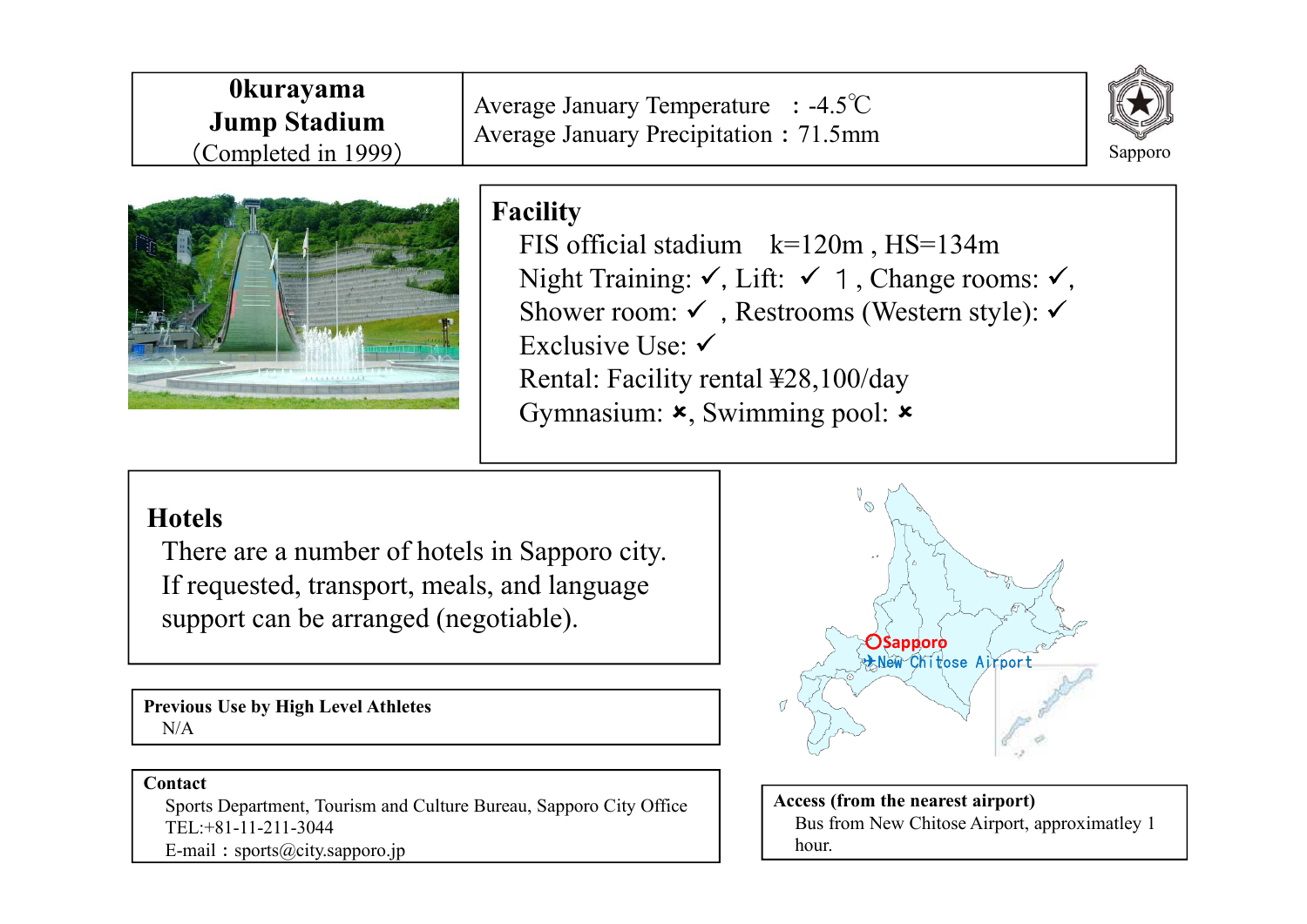| <b>Miyanomori</b><br><b>Jump Stadium</b><br>(Completed in 1983) | Average January Temperature $: -4.5^{\circ}\text{C}$<br>Average January Precipitation: 71.5mm |  |  |  |
|-----------------------------------------------------------------|-----------------------------------------------------------------------------------------------|--|--|--|
|                                                                 | <b>Facility</b><br>$\Gamma$ IC official stadium $1\pi$ –00m $\Gamma$ IC–100m                  |  |  |  |

FIS official stadium k=90m , HS=100m Night Training:  $\checkmark$ , Lift:  $\checkmark$  1, Change rooms:  $\checkmark$ , Shower room:  $\star$ , Restrooms (Western style):  $\checkmark$ Exclusive Use: Rental: Facility rental ¥28,100/day Gymnasium:  $\star$ , Swimming pool:  $\star$ 

## **Hotels**

There are a number of hotels in Sapporo city. If requested, transport, meals, and language support can be arranged (negotiable).

**Previous Use by High Level Athletes** N/A

#### **Contact**

Sports Department, Tourism and Culture Bureau, Sapporo City Office TEL:+81-11-211-3044 E-mail: sports@city.sapporo.jp



**Access (from the nearest airport)** Bus from New Chitose Airport, approximatley 1 hour.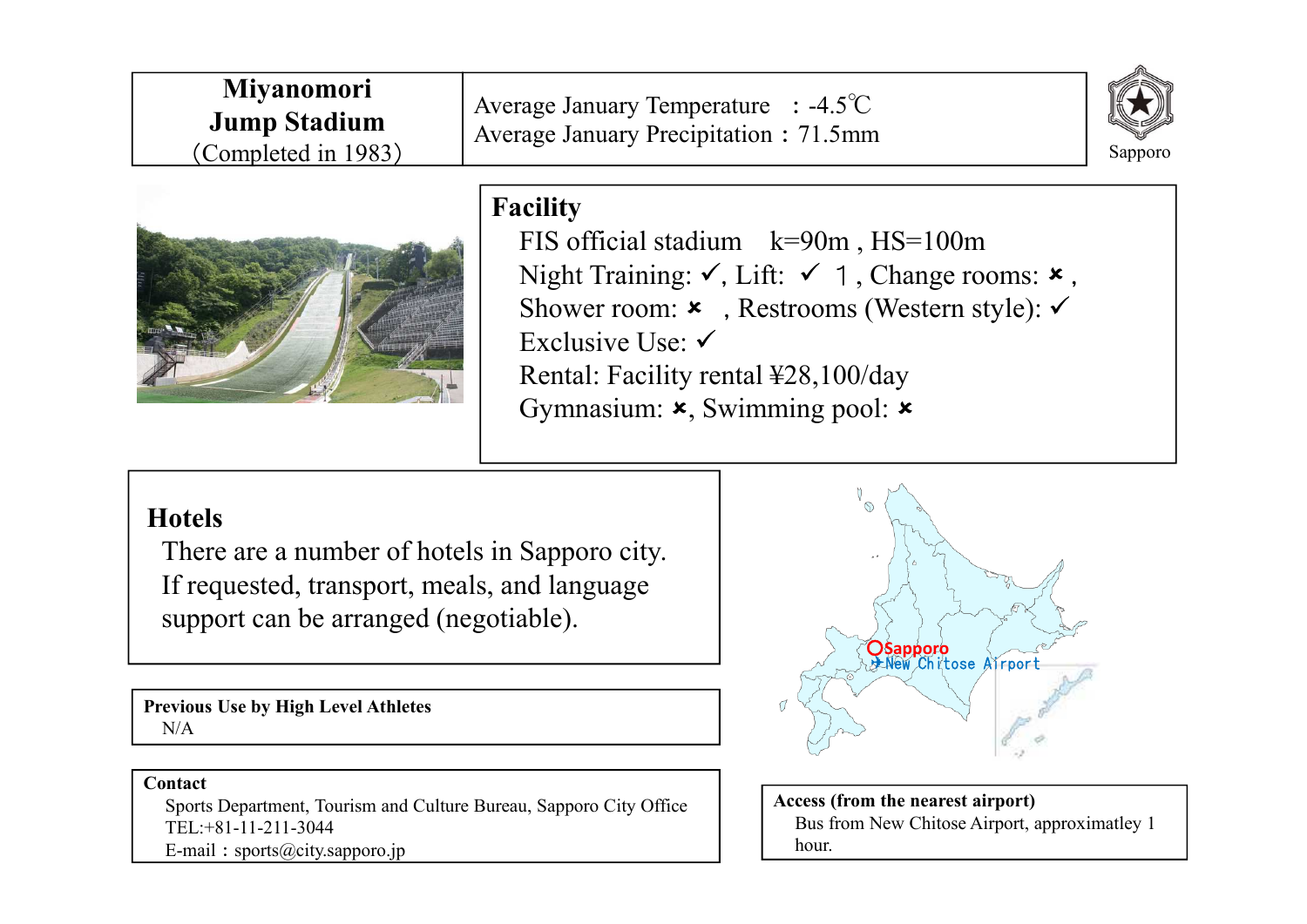| Nayoro-Piyashiri<br><b>Jump Stadium</b><br>(Completed in 2002) | Average January Temperature $\therefore$ -9.7°C<br>Average January Precipitation : 57mm |
|----------------------------------------------------------------|-----------------------------------------------------------------------------------------|
|----------------------------------------------------------------|-----------------------------------------------------------------------------------------|



# **Facility**

SAJ official stadium k=90m , HS=100m Night Training:  $\star$ , Lift:  $\checkmark$  1, Change rooms:  $\checkmark$ , Shower room:  $\star$ , Restrooms (Western style):  $\checkmark$ Exclusive Use: Negotiable Rental: Facility rental : Free Gymnasium:  $\star$ , Swimming pool:  $\star$ 

#### **Hotel**~**Nayoro Sunpillar (example)**

Room rate (3meals, 2days/1 night): Approx. ¥6,480 Distance to the training facility: 4km by bus Transport to the training facility: Available Transport to the nearest airport: Available Meals (upon request): Available Language Support (English): Available Wheelchair Support :Available

**Previous Use by High Level Athletes**  $N/A$ 

#### **Contact**

Lifelong Learning Devision, Board of Education, Nayoro City TEL:+81-1654-2-2218 E-mail:ny-bussen@city.nayoro.jp



**Access (from the nearest airport)** Bus from Asahikawa Airport, approx 1 h 50min.